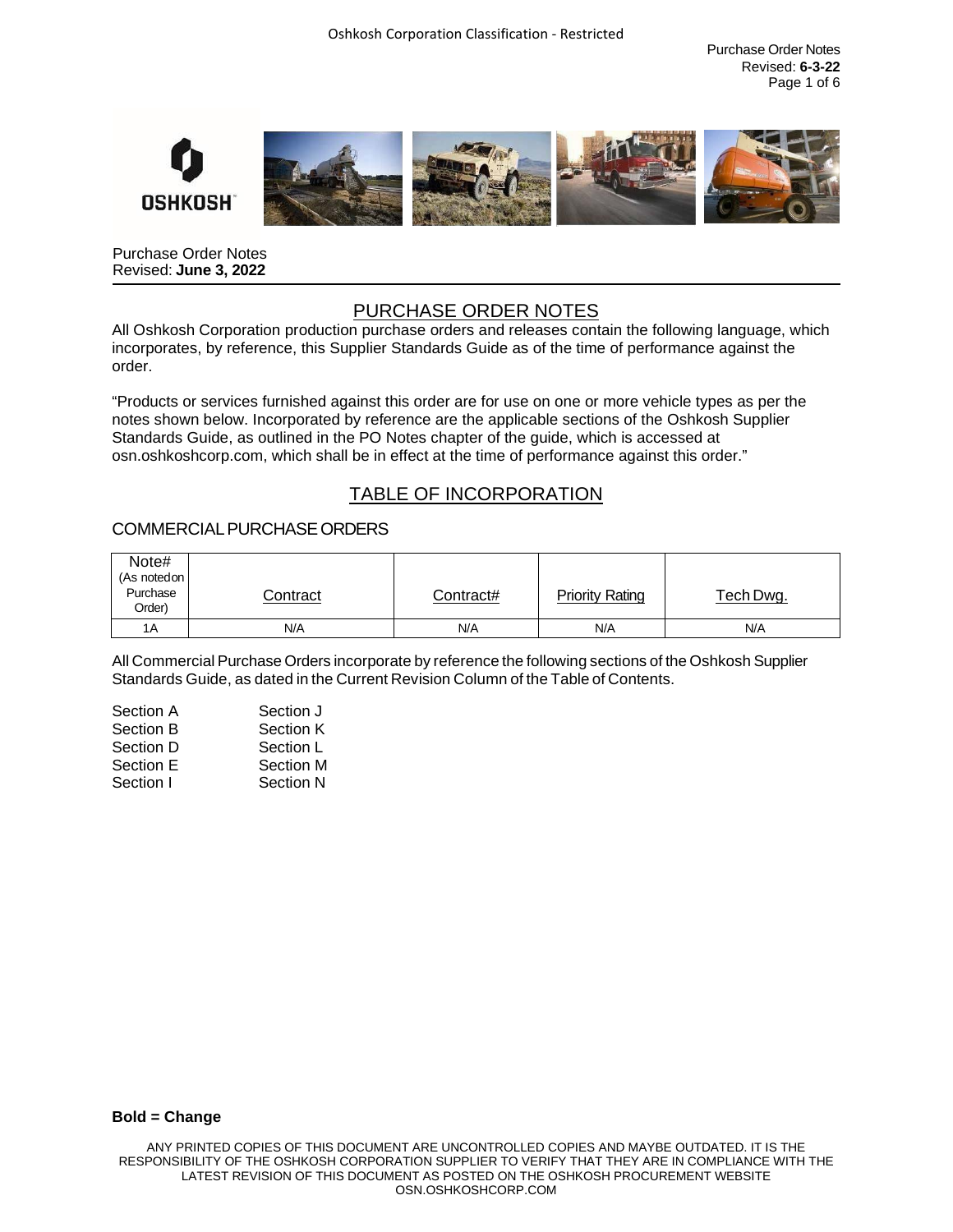## USA GOVERNMENT PURCHASE ORDERS

The products or services furnished against this Purchase Order are for use on USA Government contracts. Per the **NOTE REFERENCE** on the Purchase Order, the following contract(s), contract number(s) and DPAS Priority Rating(s) requirements are incorporated into the Purchase Order. The technical drawings referenced below can be downloaded on the Oshkosh MoveIt FTP site in the "Supplier Documents" folder.

| Note#<br>(As noted on<br>Purchase<br>Order) | Contract                                          | Contract#        | <b>Priority</b><br>Rating | Tech Dwg.                                                                                                                   |
|---------------------------------------------|---------------------------------------------------|------------------|---------------------------|-----------------------------------------------------------------------------------------------------------------------------|
| 28                                          | LVSR Cab                                          | M67854-06-D-5028 | DO-A4                     | 3509216 Rev C<br>3509217 Rev F                                                                                              |
| 42                                          | FMTV - Rebuy Program                              | W56HZV-09-D-0159 | DO-A4                     | N/A                                                                                                                         |
| 48                                          | <b>P-19R</b>                                      | M67854-13-D-0214 | Unrated                   | 4084728 Rev A                                                                                                               |
| 54                                          | Extendable Boom<br>Forklift Modernization Program | M67854-14-D-5011 | DO-C9                     | 14009A0001 Rev B                                                                                                            |
| 56                                          | FHTV4-HEMTTA4                                     | W56HZV-15-D-0031 | DO-A4                     | 1301040 Rev. M                                                                                                              |
| 56A                                         | FHTV4-PLSA1                                       | W56HZV-15-D-0031 | DO-A4                     | 1710120 Rev. B                                                                                                              |
| 56B                                         | FHTV4-PLST                                        | W56HZV-15-D-0031 | DO-A4                     | 1710120 Rev. B                                                                                                              |
| 56C                                         | FHTV4-PLSTA1CTE                                   | W56HZV-15-D-0031 | DO-A4                     | 1710120 Rev. B                                                                                                              |
| 56D                                         | FHTV4-HETA1                                       | W56HZV-15-D-0031 | DO-A4                     | N/A                                                                                                                         |
|                                             |                                                   |                  |                           | 12593834 Rev 1F - Treatment and<br>Finish Requirements, JLTV                                                                |
|                                             |                                                   |                  |                           | 12600041 Rev D - Plating and Coating<br>Requirements, JLTV                                                                  |
| 58                                          | JLTV                                              | W56HZV-15-C-0095 | DO-A4                     | 12607286 Rev C - Cable Assembly<br>Requirements, JLTV                                                                       |
|                                             |                                                   |                  |                           | 12612043 Rev A - Hazardous Materials<br>Requirements                                                                        |
|                                             |                                                   |                  |                           | Any new requirements funded under W56HZV-20-C-0050 will be accomplished under the terms and conditions of W56HZV-15-C-0095. |
| 63                                          | M-ATV Logistics                                   | W56HZV-15-C-0209 | DO-A4                     | N/A                                                                                                                         |
| 64                                          | FHTV STS                                          | W56HZV-16-D-0041 | DO-A4                     | N/A                                                                                                                         |
| 71                                          | FMTV A2                                           | W56HZV-18-D-0010 | DO-A4                     | N/A                                                                                                                         |
| 72                                          | <b>FMS HEMTTs</b>                                 | W56HZV-18-C-0033 | DO-A4                     | 1301040 Rev M                                                                                                               |
| 73                                          | M-ATV STS 2                                       | W56HZV-18-D-0066 | DO-A4                     | N/A                                                                                                                         |
| 74                                          | MPL2-95 HET Semitrailer                           | W56HZV-19-C-0087 | DO-A4                     | N/A                                                                                                                         |
| 75                                          | FMS HEMTT M983A4                                  | W56HZV-19-C-0076 | DO-A4                     | 1301040 Rev M                                                                                                               |
| 76                                          | FMS FMTV 8 Tonne                                  | W56HZV-20-D-0009 | DO-A4                     | N/A                                                                                                                         |
| 77                                          | HSW HEMTT M983A4 Tractor                          | PO Z29000299     | N/A                       | 1301040 Rev M                                                                                                               |
| 78                                          | Iron Dome                                         | Rafael ID        | N/A                       | N/A                                                                                                                         |
| 79                                          | <b>MVTVR HIMARS</b>                               | M67854-19-D-0032 | DO-A4                     | N/A                                                                                                                         |
|                                             |                                                   |                  |                           | 12593834 Rev 1F - Treatment and Finish<br>Requirements, JLTV                                                                |
|                                             |                                                   |                  |                           | 12600041 Rev D - Plating and Coating<br>Requirements, JLTV                                                                  |
| 81                                          | <b>JLTV FoV Continued Contract</b>                | W56HZV-20-C-0050 | DO-A4                     | 12607286 Rev C - Cable Assembly<br>Requirements, JLTV                                                                       |
|                                             |                                                   |                  |                           | 12612043 Rev A - Hazardous Materials<br>Requirements                                                                        |
|                                             |                                                   |                  |                           | Any new requirements funded under W56HZV-20-C-0050 will be accomplished under the terms and-conditions of W56HZV-15-C-0095. |
| 82                                          | <b>ARFF Striker Series</b>                        | SPE8EC-18-D-0007 | DO-C9                     | N/A                                                                                                                         |
| 83                                          | Snow H-Series                                     | SPE8EC-18-D-0004 | DO-C9                     | N/A                                                                                                                         |
| 84                                          | Snow P-Series                                     | SPE8EC-18-D-0004 | DO-C9                     | N/A                                                                                                                         |
| 85                                          | FMS HEMTT M983A4 Tractors                         | W56HZV-20-C-0231 | DO-A4                     | 1301040 Rev M                                                                                                               |
| 88                                          | M1300 HET Tractors                                | W56HZV-19-C-0088 | DO-A4                     | N/A                                                                                                                         |
| 91                                          | <b>Stryker MCWS</b>                               | W56HZV-21-D-0017 | DO-A4                     | 87T0273                                                                                                                     |

### **Bold = Change**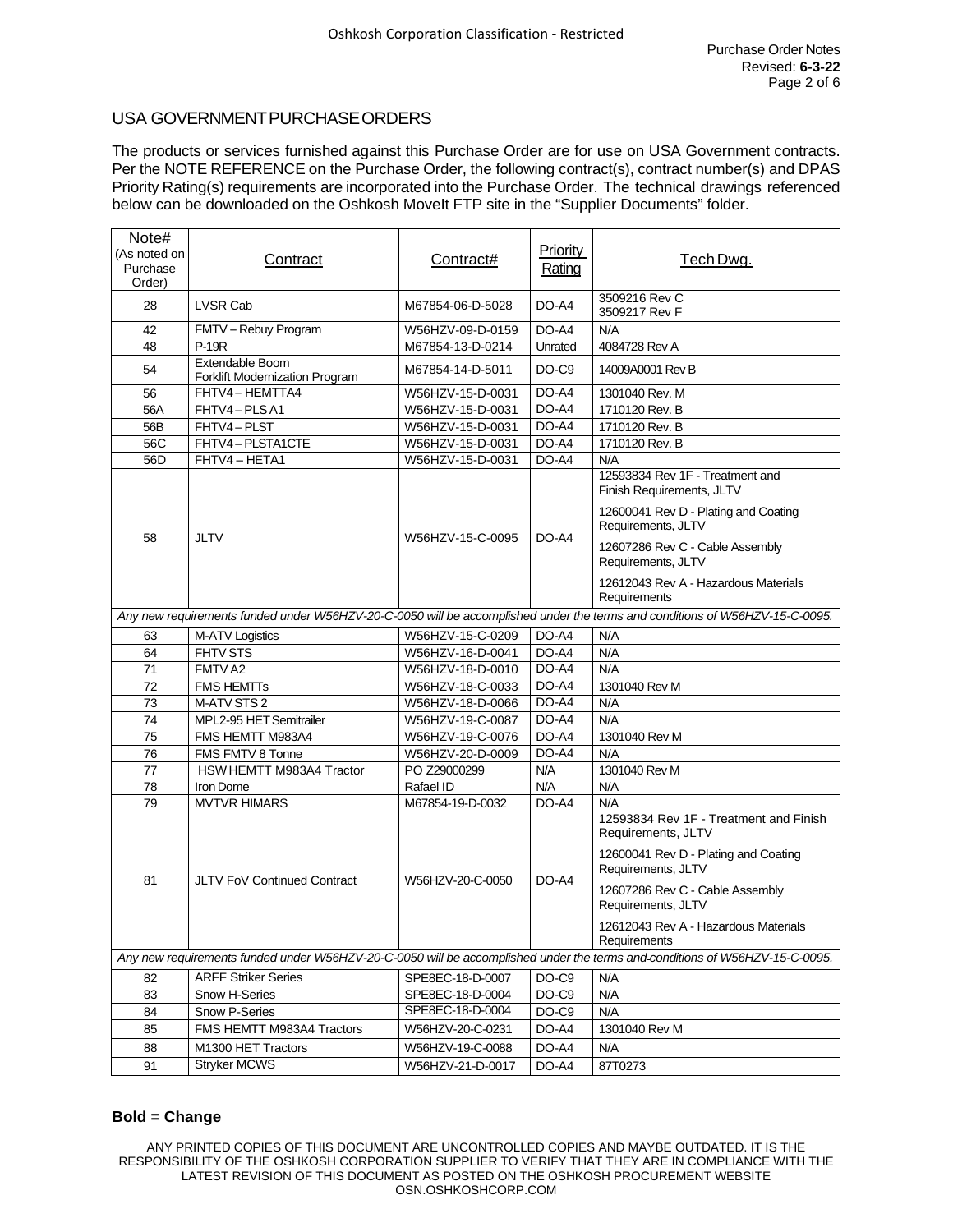| Note#<br>(As noted on<br>Purchase<br>Order) | Contract                                          | Contract#        | Priority<br>Rating | Tech Dwg.  |
|---------------------------------------------|---------------------------------------------------|------------------|--------------------|------------|
| 92                                          | LM HEMTT THAAD A2                                 | PO 4105137428    | DO-A2              | N/A        |
| 93                                          | FHTV STS Follow-on                                | W56HZV-22-D-0004 | DO-A1              | N/A        |
| 94                                          | <b>OMFV</b>                                       | W56HZV-21-C-0113 | DO-A4              | N/A        |
| 96                                          | FMS FMTV M1085A1P2 Training &<br><b>FSR</b>       | W56HZV-22-C-0009 | DO-A4              | N/A        |
| 97                                          | FMS FMTV A1 Training & FSR                        | W56HZV-22-C-0010 | DO-A4              | N/A        |
| 98                                          | <b>Family of Carriers (FoC) OTA</b>               | M67854-21-9-1839 | DO-A4              | <b>N/A</b> |
| 99                                          | <b>Mobile Command Vehicle (MCV)</b><br><b>OTA</b> | M67854-21-9-1859 | DO-A4              | <b>N/A</b> |

All orders for products or services in support of the USA Government incorporate by reference the following sections of the Oshkosh Supplier Standards Guide, as dated in the Current Revision Column of the Table of Contents.

| Section A | Section H | Section N |
|-----------|-----------|-----------|
| Section B | Section I | Section O |
| Section C | Section J |           |
| Section E | Section K |           |
| Section F | Section L |           |
| Section G | Section M |           |

## UNITED KINGDOM PURCHASEORDERS

| Note#<br>(As noted on<br>Purchase Order) | Contract                      | Contract# | Priority Rating | <u>Tech Dwg.</u> |
|------------------------------------------|-------------------------------|-----------|-----------------|------------------|
| 19                                       | United Kingdom HET SYSTEM     | CSVHC/04  | N/A             | 3225153          |
| 70                                       | United Kingdom Wheeled Tanker | CSVHC/06  | N/A             | N/A              |

All orders for products or services in support of the United Kingdom MoD incorporate by reference the following sections of the Oshkosh Supplier Standards Guide, as dated in the Current Revision Column of the Table of Contents.

| Section A  | Section J        |
|------------|------------------|
| Section B  | Section K        |
| Section D  | Section L        |
| Section D1 | Section M        |
| Section E  | <b>Section N</b> |
| Section I  |                  |

## Commonwealth of Australia Purchase Orders

| Note#<br>(As noted on<br>Purchase Order) | Contract      | Contract#          | <b>Priority Rating</b> |
|------------------------------------------|---------------|--------------------|------------------------|
| 52                                       | RAFT Land 998 | DMO/LSD/00003/2014 | N/A                    |

All orders for products or services in support of the Commonwealth of Australia Department of Defence (CoA DMO) incorporate by reference the following sections of the Oshkosh Supplier Standards Guide, as dated in the Current Revision Column of the Table of Contents.

#### **Bold = Change**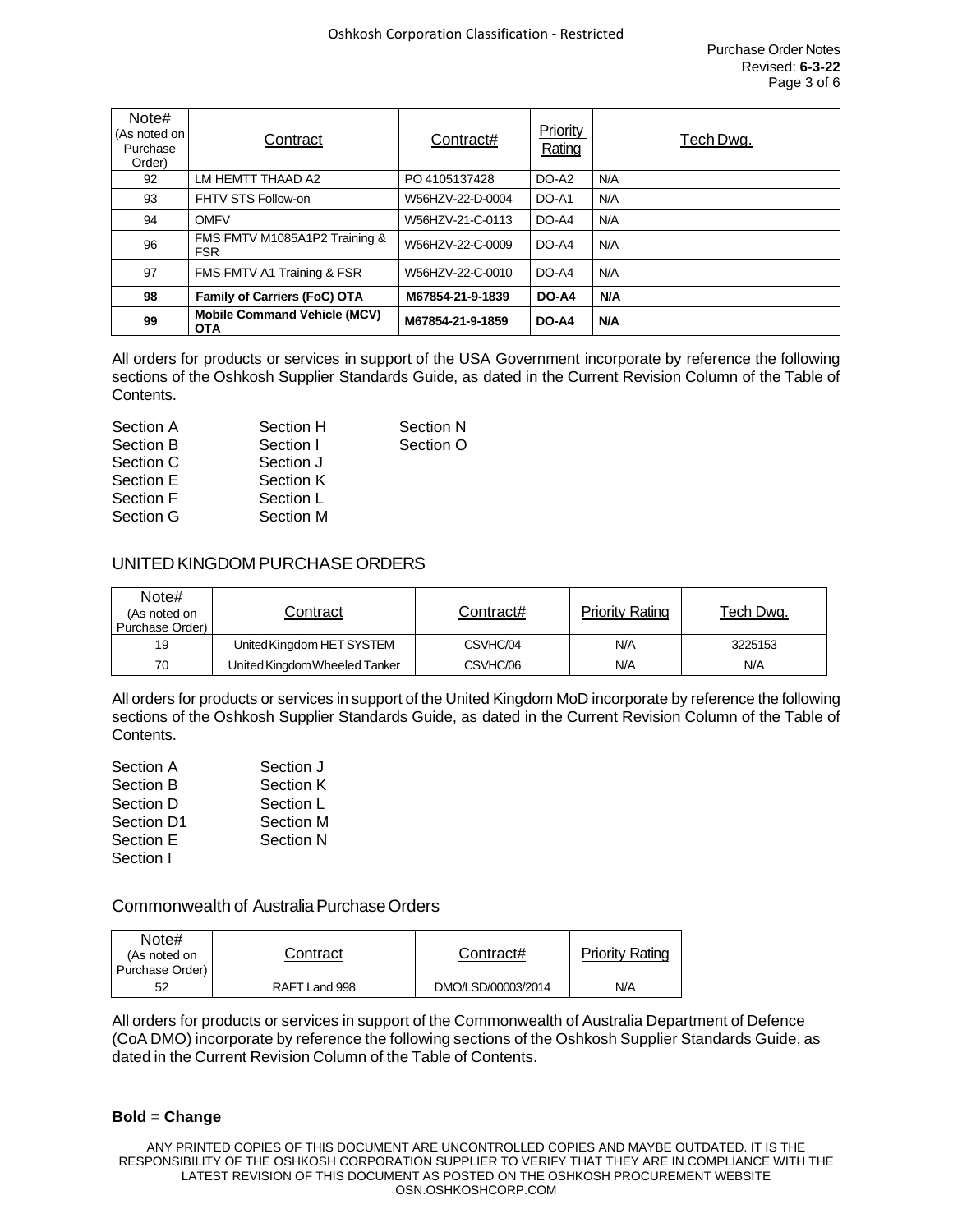Section A Section B Section D Section D2 Section E Section<sub>I</sub> Section J Section K Section L Section M Section N

Purchase Orders subject to US Government Defense Security Cooperation Agency (DSCA) Guidelines for Foreign Military Financing of Direct Commercial Contracts

| Note#<br>(As noted on<br>Purchase Order) | Contract                 | Contract#     | <b>Priority Rating</b> |
|------------------------------------------|--------------------------|---------------|------------------------|
| 67                                       | 8-Tonne FMTV             | 4440838451    | N/A                    |
| 90                                       | <b>IMOD HEMTT M984A4</b> | PO 4441148076 | N/A                    |

All orders for products or services in support of contracts subject to US Government DSCA Guidelines for Foreign Military Financing of Direct Commercial Contracts incorporate by reference the following sections of the Oshkosh Supplier Standards Guide, as dated in the Current Revision Column of the Table of Contents.

| Section A  | Section J        |
|------------|------------------|
| Section B  | Section K        |
| Section D  | Section L        |
| Section D4 | Section M        |
| Section E  | <b>Section N</b> |
| Section I  |                  |

Purchase Orders in support of subcontracts subject to US Government Defense Security Cooperation Agency (DSCA) Guidelines for Foreign Military Financing of Direct Commercial **Contracts** 

| Note#<br>(As noted on<br>Purchase Order) | Contract                                   | Contract#     | <b>Priority Rating</b> |
|------------------------------------------|--------------------------------------------|---------------|------------------------|
| 80                                       | Elbit Systems of America INAS ROEM Project | 754-1219JA-02 | N/A                    |

All orders for products or services in support of contracts subject to US Government DSCA Guidelines for Foreign Military Financing of Direct Commercial Contracts incorporate by reference the following sections of the Oshkosh Supplier Standards Guide, as dated in the Current Revision Column of the Table of Contents.

Section A Section B Section D Section D4 Section E Section F (Article 26, Counterfeit Materials only) Section I

#### **Bold = Change**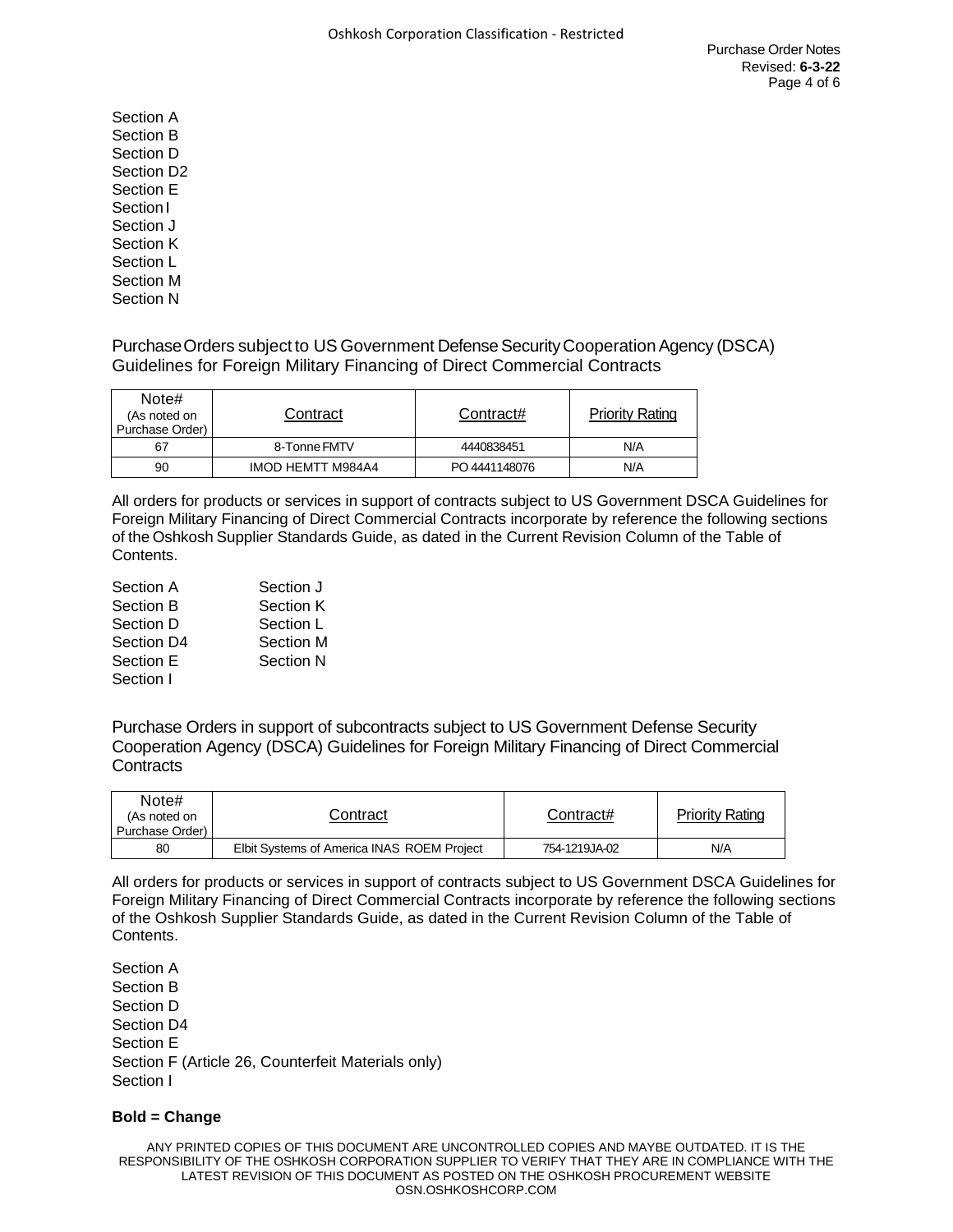Section J Section K Section L Section M Section N

Purchase Orders in support of contracts subject to Canada Government Standard Acquisition Clauses & Conditions (SACC) issued by Public Works and Government Services Canada

| Note#<br>(As noted on<br>Purchase Order) | Contract         | Contract#             | <b>Priority Rating</b> |
|------------------------------------------|------------------|-----------------------|------------------------|
| 86                                       | Canada FMTV A1P2 | W643499-21LE55/001/BL | N/A                    |

All orders for products or services in support of contracts subject to Canada Government Standard Acquisition Clauses & Conditions (SACC) issued by Public Works and Government Services Canada incorporate by reference the following sections of the Oshkosh Supplier Standards Guide, as dated in the Current Revision Column of the Table of Contents.

Section A Section B Section D Section D5 Section E Section J Section K Section L Section M Section N

Purchase Orders in support of contracts subject to Government of Belgium Royal Decree of January 14, 2013

| Note#<br>(As noted on<br>Purchase Order) | Contract    | Contract# | <b>Priority Rating</b> | Tech Dwg.                                                                                                                                                                                                                       |
|------------------------------------------|-------------|-----------|------------------------|---------------------------------------------------------------------------------------------------------------------------------------------------------------------------------------------------------------------------------|
| 87                                       | Belgium CLV | 18LP302   | N/A                    | 12593834 Rev 1F - Treatment and Finish Requirements, JLTV<br>12600041 Rev D - Plating and Coating Requirements, JLTV<br>12607286 Rev C - Cable Assembly Requirements, JLTV<br>12612043 Rev A - Hazardous Materials Requirements |

All orders for products or services in support of contracts subject to Government of Belgium Royal Decree of January 14, 2013 and any other terms added by any applicable Government of Belgium Royal Decrees incorporate by reference the following sections of the Oshkosh Supplier Standards Guide, as dated in the Current Revision Column of the Table of Contents.

Section A Section B Section D Section D6 Section E Section J Section K Section L

#### **Bold = Change**